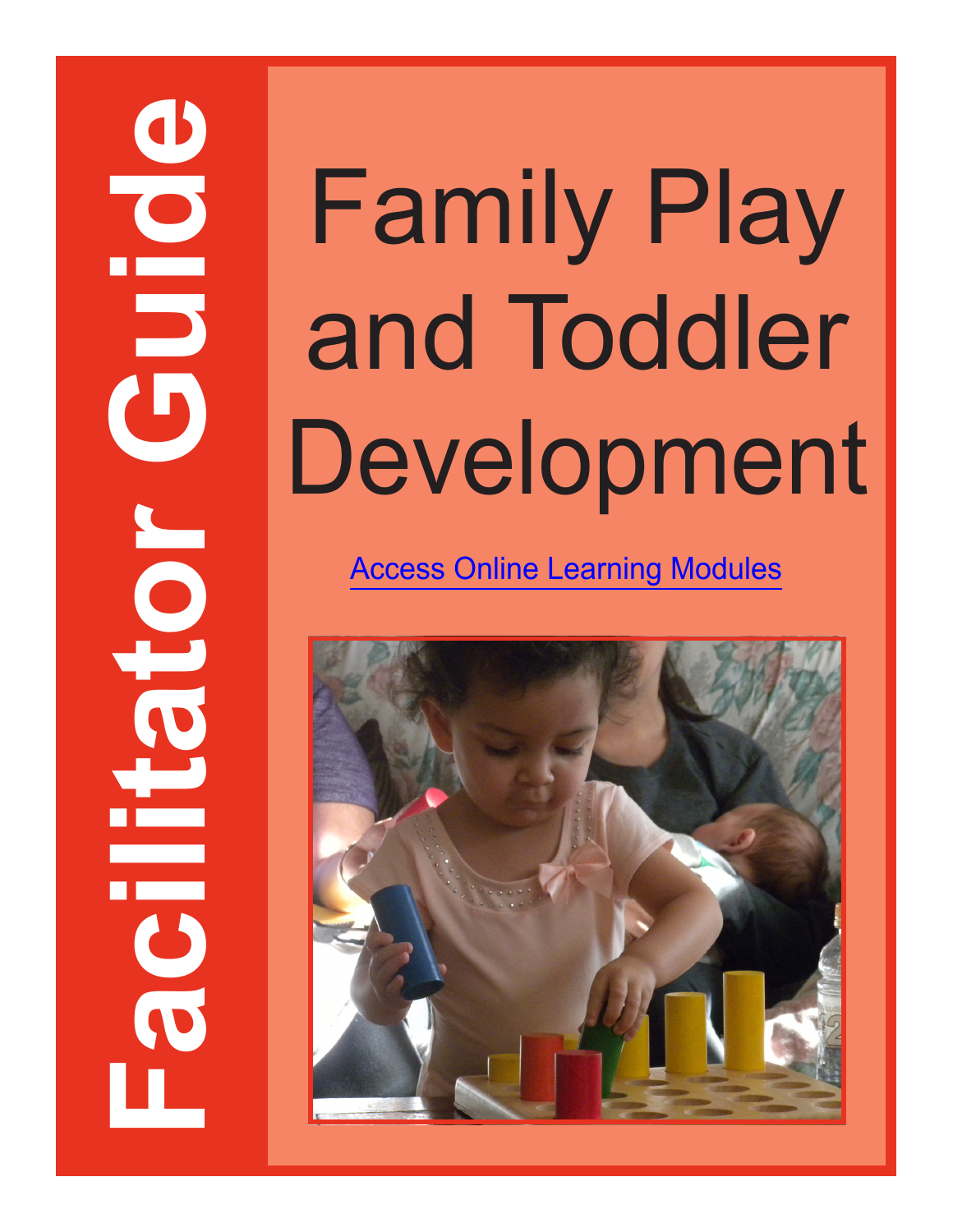### **Note to facilitator:**

The online training module "Family Play and Toddler Development" provides an excellent opportunity for home visitors who appreciate the flexibility of distance learning.

The pairing of the online training with a facilitated discussion (a proven more traditional method of education, whose efficacy is widely recognized) is innovative and provides for added value. The discussion allows for the sharing of personal experiences that help to illuminate the information in the module. It also provides opportunities to use the basic skills that are so essential for communication – "serve and return", listening, facial expressions, vocal intonation, eye contact - things that are absent from today's communication using technology. (In these days of emails, text messages, "selfies", and social media, it's nice to meet face-to-face once in a while!) Also, laughter, stories, music, and role-plays as part of the discussion, injects an emotional component to the learning opportunity. These types of elements are incorporated into this Facilitator Guide.

Home visitors spend time with families that have an array of gifts, skills, cultures and many times challenges. The opportunity to share experiences, strategies, solutions, and successes with other family workers is much more powerful than completing the online education alone.

\*\*\*\*\*\*\*\*\*\*\*\*\*\*\*\*\*\*\*\*\*\*\*\*\*\*\*\*\*\*\*\*\*\*\*\*\*\*\*\*\*\*\*\*\*\*\*\*\*\*\*\*\*\*\*\*\*\*\*\*\*\*\*\*\*\*\*\*\*\*\*\*\*\*

This Guide provides some ideas for a trainer or supervisor wishing to facilitate a follow-up discussion with a group of home visitors who have completed the module. It assumes that the facilitator has also completed the module and is familiar with its contents and resources. You don't necessarily have to be a content expert to lead the activities and discussions. Feel free to adjust and add your own creative ideas.

We hope you enjoy the process!

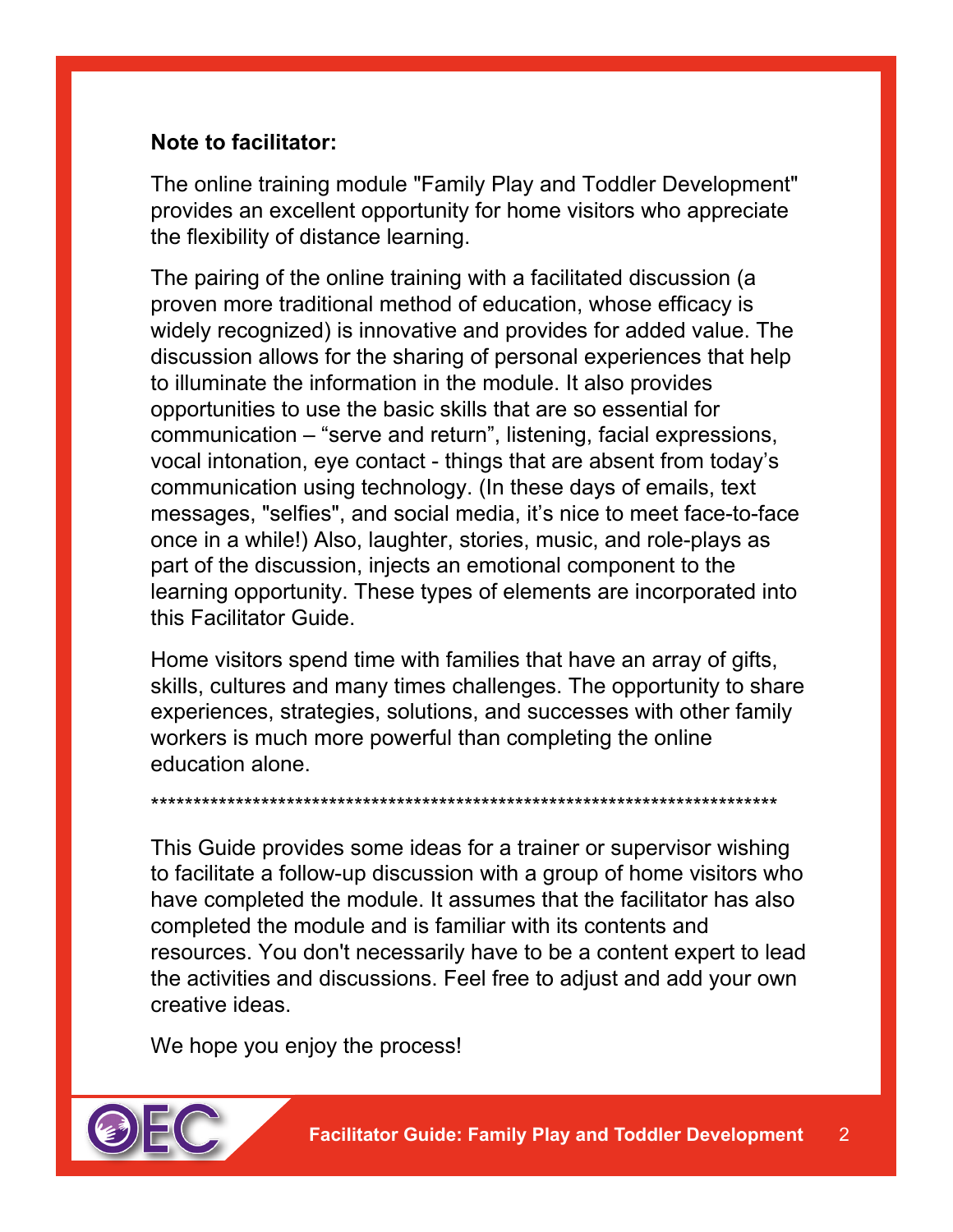# **Introduction/Icebreaker**

Have participants get into pairs. Ask them:

• *What are the moments where you find the most enjoyment in your role as a home visitor?*

Provide a few minutes for them to discuss with their partners. Invite a few to share with the larger group.

Ask the whole group:

• *Why is it so important to enjoy what you do?*

Engage the group in a brief discussion based on a few responses.

Then introduce the module:

*This module focused on identifying what families enjoy and encouraging them to build play into their interactions with their toddlers. This approach is good for promoting positive relationships while also supporting their child's healthy development.*

# **Review Learning Objectives**

After having completed this module, home visitors should be able to:

- 1. Explain to families the ways that family play can enhance the social and emotional development of toddlers.
- 2. Articulate how family play promotes cognitive development and brain growth.
- 3. Share with families the ways that play can enhance the language development of toddlers.
- 4. Describe the importance of integrating movement into family play and how it can enhance all areas of development.

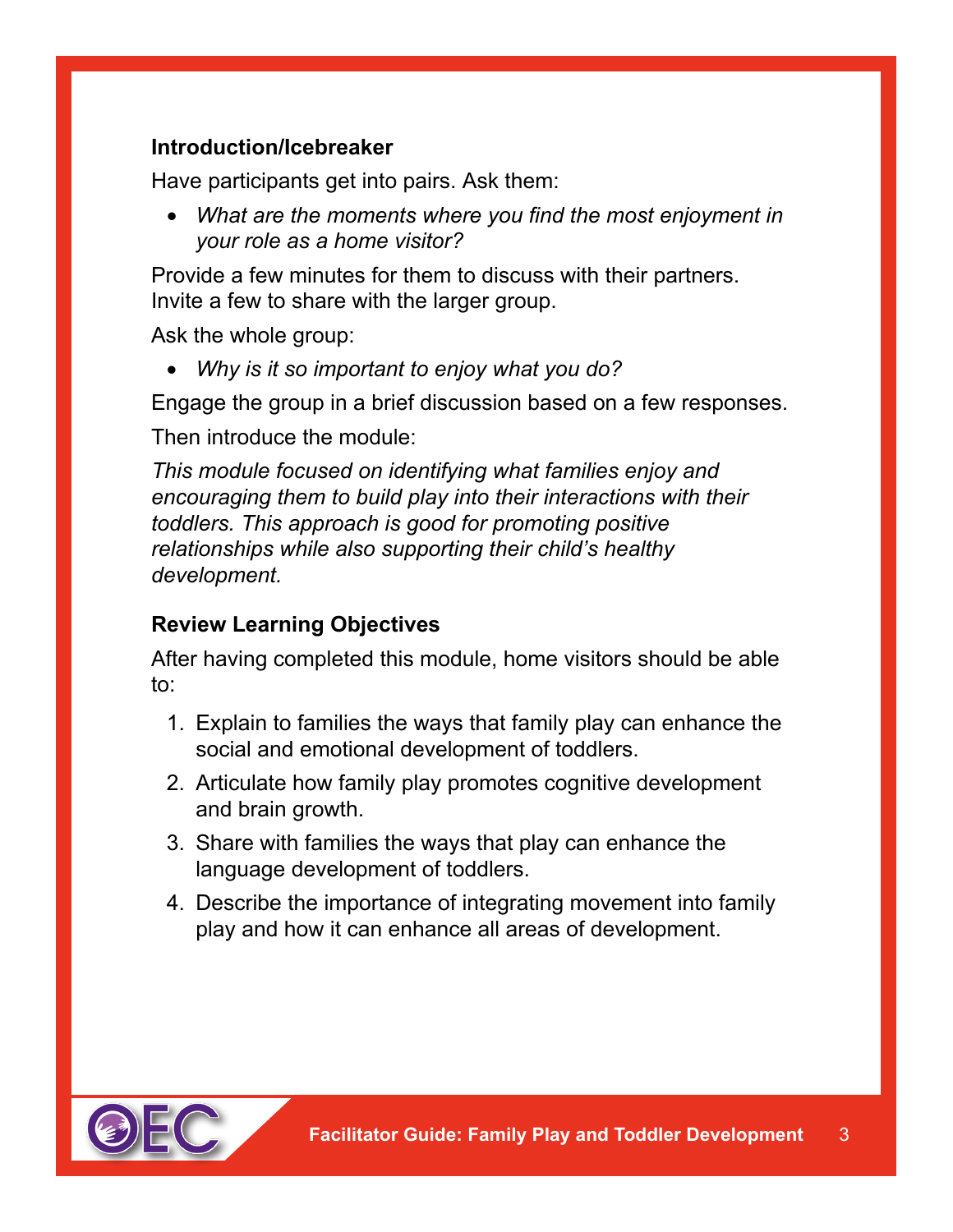# **Whole Group Discussion**

In the module, home visitors were asked to consider activities that would be a good play match. This requires having some sense of what parents might enjoy themselves.

Prompt a conversation:

- *How do you learn about what families enjoy doing?*
- *What strategies do you use to help families find joy in parenting their toddler?*

Remind them that the module provides some strategies for assisting families in learning about their child's play preferences.

Hand out copies of the module document: "Guiding Questions to Support Parents' Observations of their Toddler's Play Preferences"

Encourage participants to utilize this resource in their planning.

#### **Review Vocabulary**

In order to review some of the key concepts related to toddler development, use the Crossword Puzzle handout from the end of this guide. Have participants work with partners to complete it. Then ask if there are any terms that they found tricky and discuss those items in more detail to provide any needed clarification.

#### **Small Groups**

Review what home visitors know about brain development in the first three years of life.

In small groups, have them generate a list as they recall what they've learned about brain development. Spend a few minutes reviewing some basic information about early brain development – possibly showing a video on the topic. Then have each group choose one concept from their list.

(Continued on next page.)

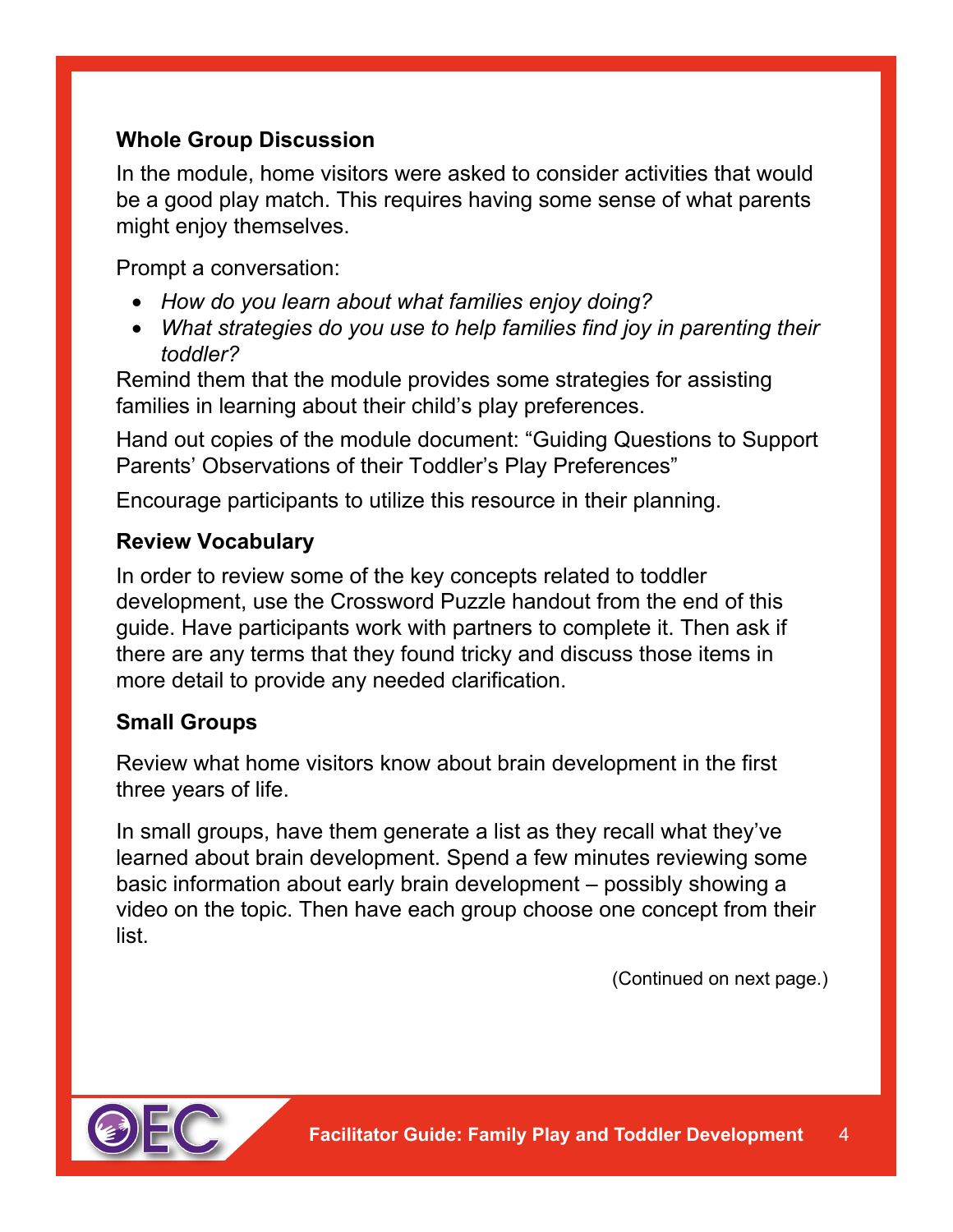Provide poster paper and markers and invite each group to illustrate their chosen concept. Ask them to: *Imagine you are creating a billboard as part of a public awareness campaign about early brain development. Explain your concept in the simplest terms that would have the most impact.* (For example, Like the construction of a house, the building of the brain happens in a sequence, beginning with the foundation…)

Finally, have them identify some ways that family play can support that development.

# **Walk About**

Display the posters around the room and provide an opportunity for everyone to move around the space to view them. Invite them to talk with a partner about how they plan to convey this otherwise complex information to families.

## **Whole Group Discussion**

Even when families are aware of the importance of play, stress often impacts how playful they are. It's hard for families to be playful when they have significant concerns about housing, finances, or violence in their home or community - or when they have experienced trauma.

## **Small Groups**

Provide a visual of "Maslow's Hierarchy of Needs." Have participants identify families' experiences that may undermine getting their needs met at the lower levels. Have small groups discuss the following:

- *How might unmet physiological needs impede a family's play with children?*
- *How about a need for safety?*
- *How can family play satisfy the human need for love and belonging?*

Research indicates that encouraging families who are under stress to play with their children can benefit the entire family - and can be especially helpful for a toddler's social and emotional development. Also, successfully navigating the risk that is attached to play helps to develop resilience. And resilience helps to manage stress.

Invite a few groups to share their insights.

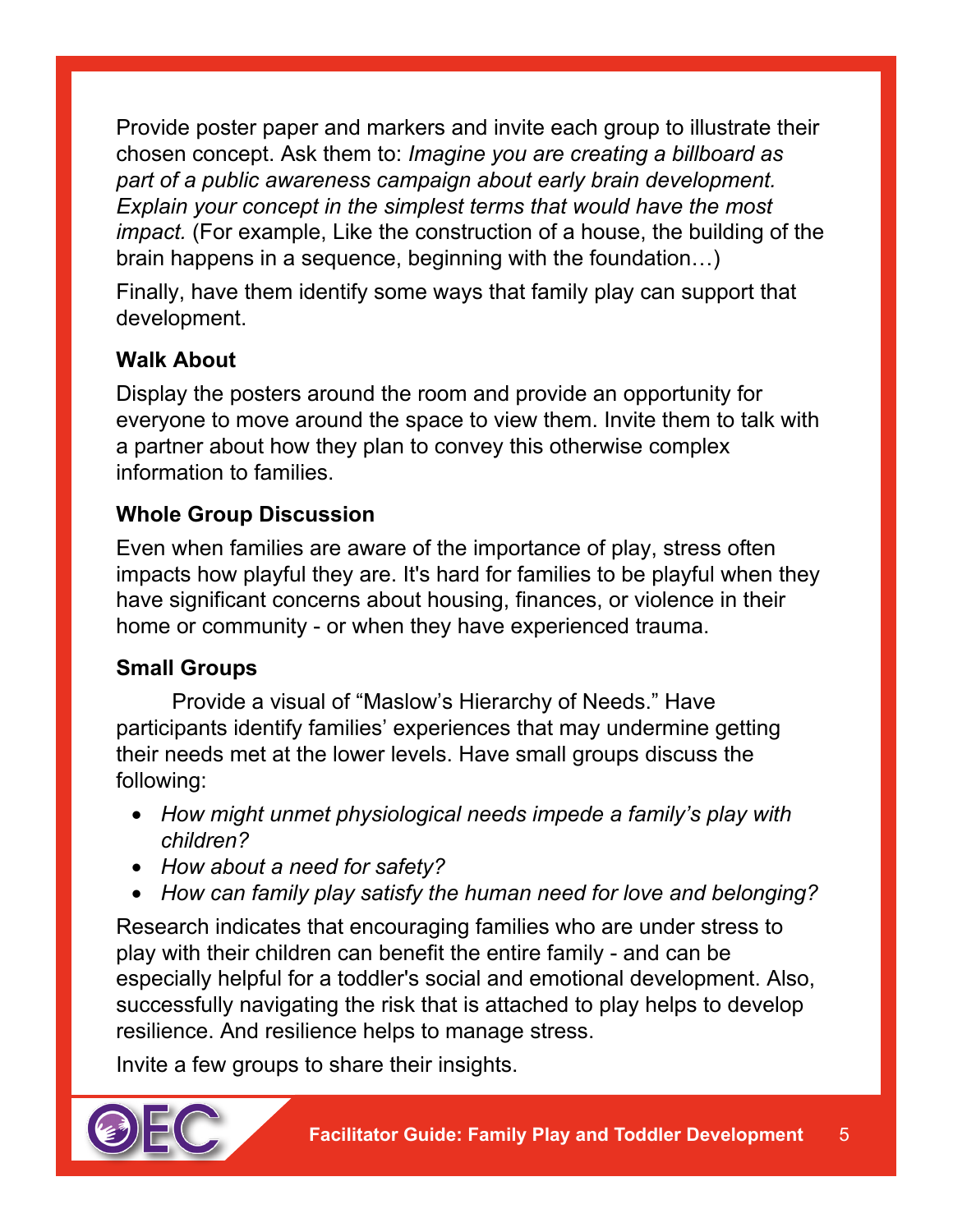# **Whole Group**

Prompt the group with a follow-up question:

• *What are some other reasons, families might not be very playful?*

Record their responses, making sure that culture is included in the discussion.

Ask home visitors to share some strategies they use to individualize for each family. There are various ways to incorporate playful interactions throughout a toddler's day. For example, turn-taking games can happen during daily routines as well as during play times.

# **View Video**

Use the video "Being Adaptable on a Home Visit" from the Module Part 4 Re-watch and use as a springboard for discussion.

# **Four Corners**

## Supporting Relationships and Social Development

Have participants count off by 4s. Divide them into four groups by walking to the corner of the room where their number is labeled. On each wall, have one of the following questions for them to read and talk about. Provide ample time for robust conversations. Then gather their attention and have each group report out.

- o In what ways do you help families learn to set appropriate limits for toddlers? Generate some ideas for how to set age-appropriate limits within a play scenario.
- o The toddler years can be challenging for parents as the child begins saying "no" and wanting to do things on his or her own. How do you help parents to understand this as a positive indication of the child's development of healthy autonomy rather than misbehavior?
- o Fathers might be more likely to play actively ("roughhouse") with children than mothers do. Some mothers aren't fond of this type of play. How do you help families appreciate the benefits of various types of play?
- o In the module, it is recommended that families use play as a vehicle for helping toddlers learn to express and regulate their emotions. How challenging is this for parents who themselves have difficulty with emotional regulation? What strategies have you used to help families learn how to deal with their emotions?

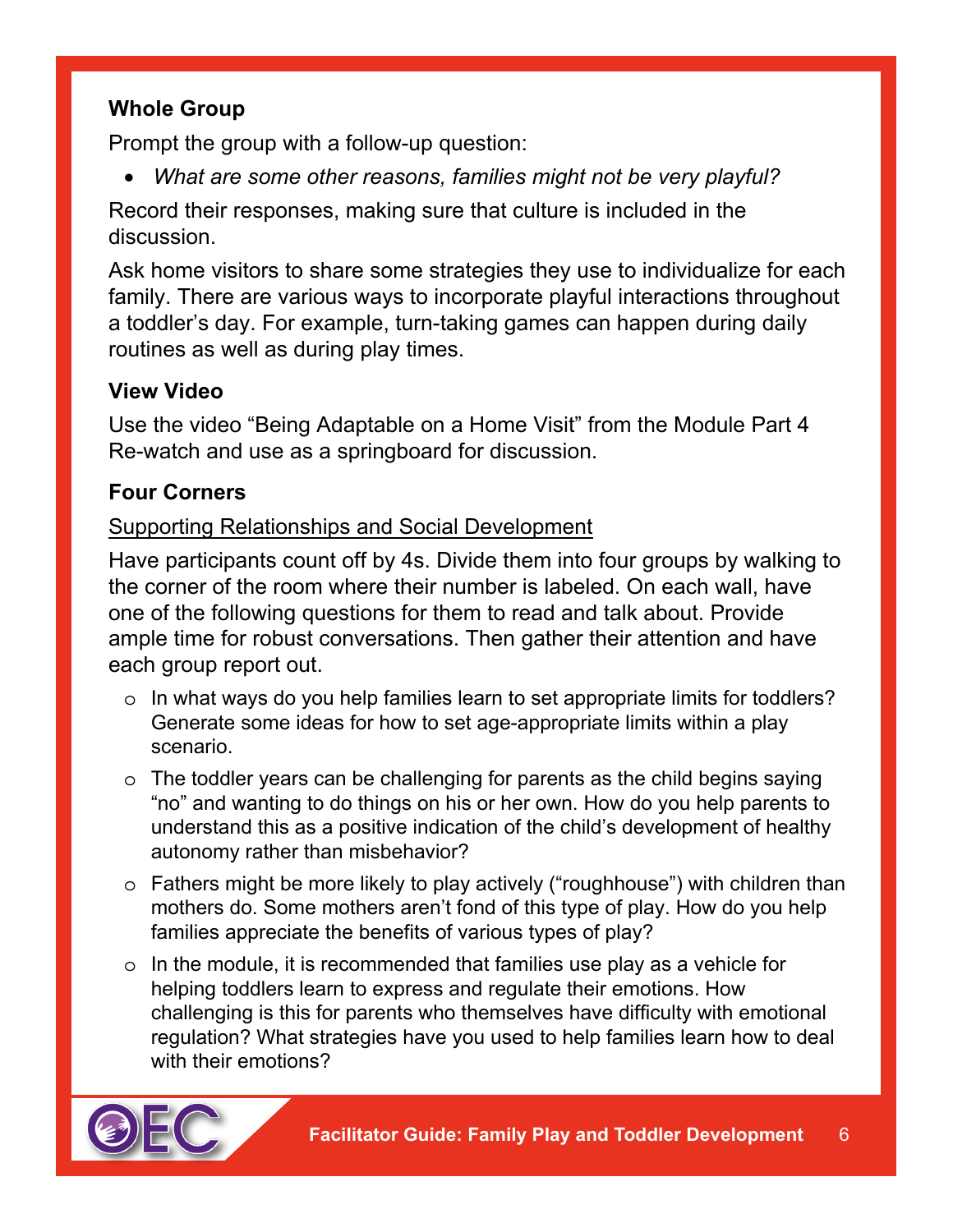# **Small Groups**

In the module, "Dynamic Systems" is described as a theory that motor development, cognitive development, and social-emotional development are interconnected and part of a single system in the brain. Although the module focused on each of the developmental domains separately, each child's development is integrated. Give the participants an opportunity to think about planning a home visit activity that addresses multiple domains.

Back at their tables, provide post-it notes and have each home visitor write down one of their favorite motor activities to do with toddlers. In small groups, have them each share their notes. Have each group choose a few of the activities and identify how many areas of development they address. Then challenge them to adapt one in some way to increase its benefits on development.

## **Individual Reflection**

## Mindfulness for Self-Care

According to the self-care article, it is useful "…simply making an effort to spend some time every day quieting our minds in order to create inner peace and better health. Mindfulness, as this kind of self-care is known, includes a variety of activities such as "mindful" breathing, stretches, and walks. The goal of mindfulness activities is to focus on one's immediate experience and surroundings, not dwelling on stressful thoughts that may persist."

Invite participants to think about how taking the time to regularly quiet their mind might benefit their own mental health and make their jobs less stressful and more enjoyable.

# **Action Plan**

Have participants develop an Action Plan. Ask them:

- *What 3 things from this session will you try with families in the next week?*
- *Also, Identify one way that you might be able to incorporate mindfulness into your daily routine at work.*

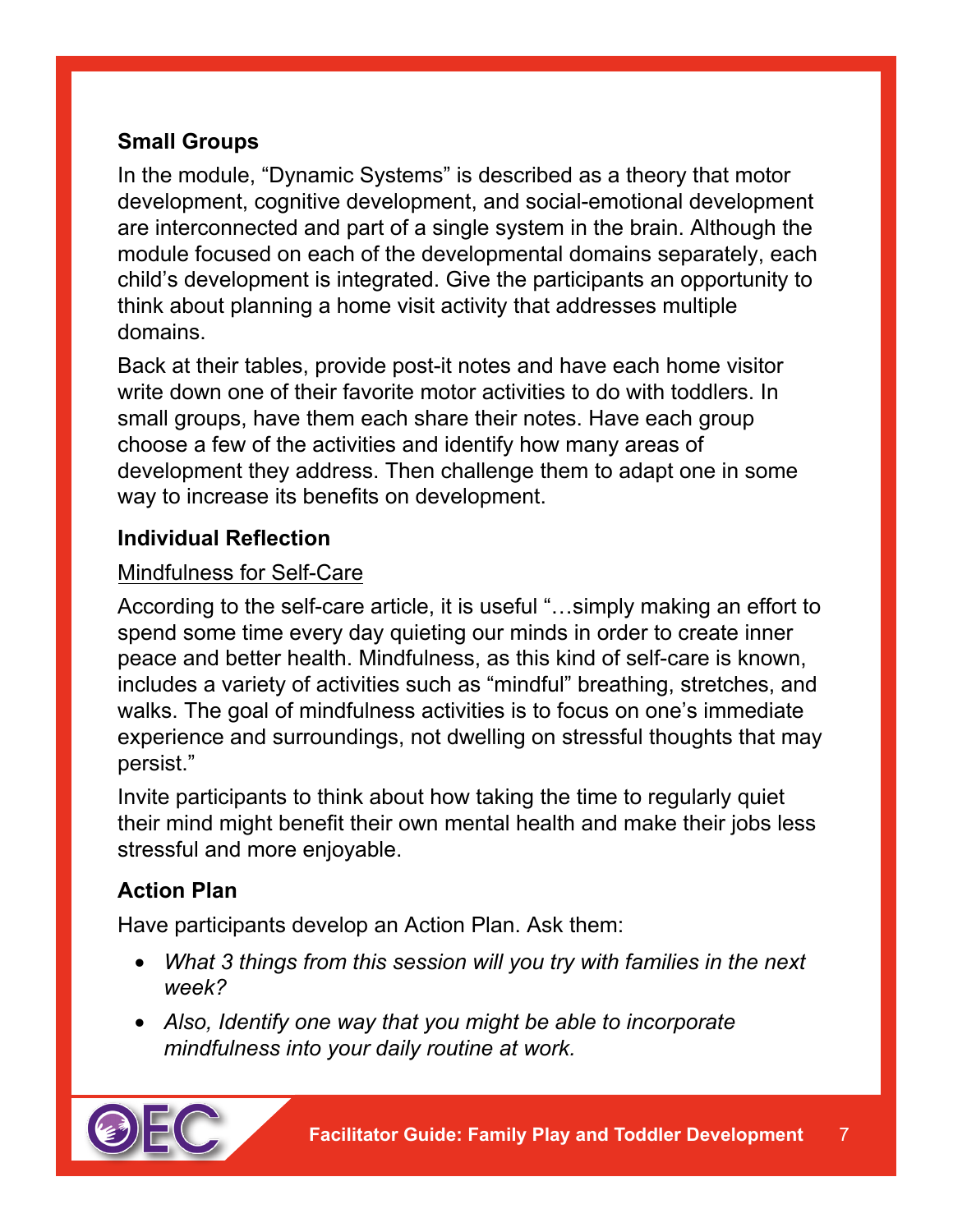# **Closing**

Show the video "Introduction to Family Play with Toddlers" from Part 1 of the module. Commend home visitors for their efforts to encourage family play and for supporting children's healthy development.

\*\*\*\*\*\*\*\*\*\*\*\*\*\*\*\*\*\*\*\*\*\*\*\*\*\*\*\*\*\*\*\*\*\*\*\*\*\*\*\*\*\*\*\*\*\*\*\*\*\*\*\*\*\*\*\*\*\*\*\*\*\*\*\*\*\*\*\*\*\*\*\*\*\*\*\*\*\*\*

## **Additional topics for discussion**

Mathematical Development

Mathematical development is emphasized in the module. Why do they think this is so? Why is this type of learning important for this age, and how do they teach families to support it?

#### Gender Differences in Play

Share this quote:

"One of the biggest things that we teach our parents and our dads is to have that connection with your child, even if it's spending ten minutes a day with him or her. Just playing, doing different activities, whether it's kicking a ball, or just play wrestling. That's their bonding time that they're spending together."

~Albert Roman, Family Support Provider

Ask participants what they do to encourage fathers to play with their toddlers.

*This document was created for the Connecticut Office of Early Childhood by the Center for Early Childhood Education at Eastern Connecticut State University with contributions form Doug Edwards. The document is meant to support facilitated discussion groups for home visitors who have completed the online learning module.*

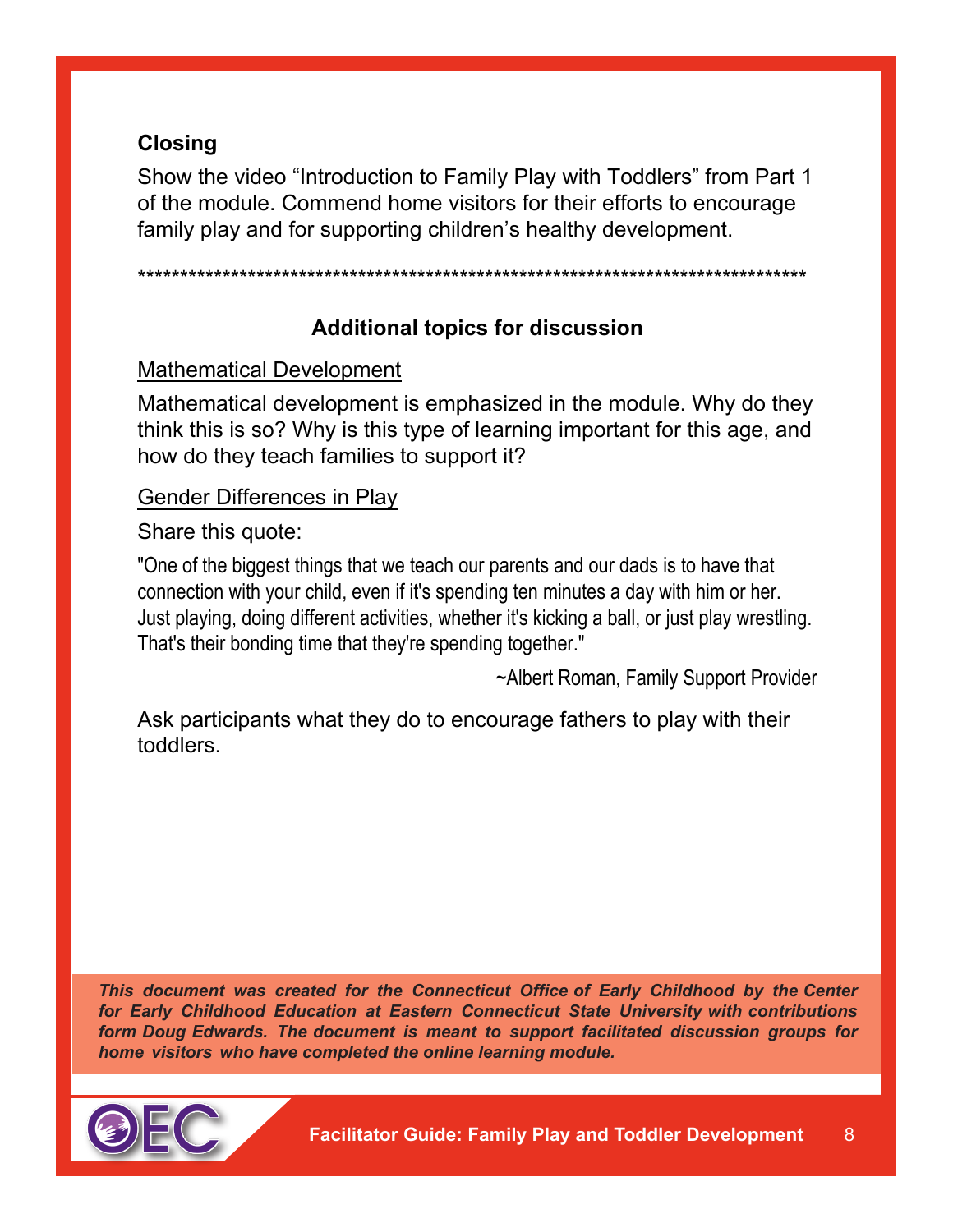# Toddler Development Crossword Puzzle



#### **Across Down**

child provides a young child with just the sometimity and their performs to<br>solid action at a later time (2 words). right amount of support needed.

If you cake in the three are other viewpoints understand that there are other viewpoints besides their own.<br>
Expectively respected to a second ideas or prince of the ability to pay attention to the same object

**9.** The ability to use symbols (including objects) become independent from their caregivers. to stand for things that are not actually present *(2 words)*.

**2.** An interaction in which an adult or older **1.** When a child observes someone doing <br>
something and then performs the same

A brain-related ability to control one's **5.** A state in in which children are unable to **3.**

**Excession** the same object **6.** The ability to pay attention to the same object<br>
of information in one's head at the same time,<br>
so that they can be retrieved (2 *words*).<br>
7. A trusted adult whom toddlers can return to<br>

F. The ability to read the emotions of and cues<br>
from others to determine what feelings and<br>
behaviors are appropriate in a given  $(2 words)$ <br>
9. The ability to use symbols (including objects)<br>
behaviors are appropriate in a g